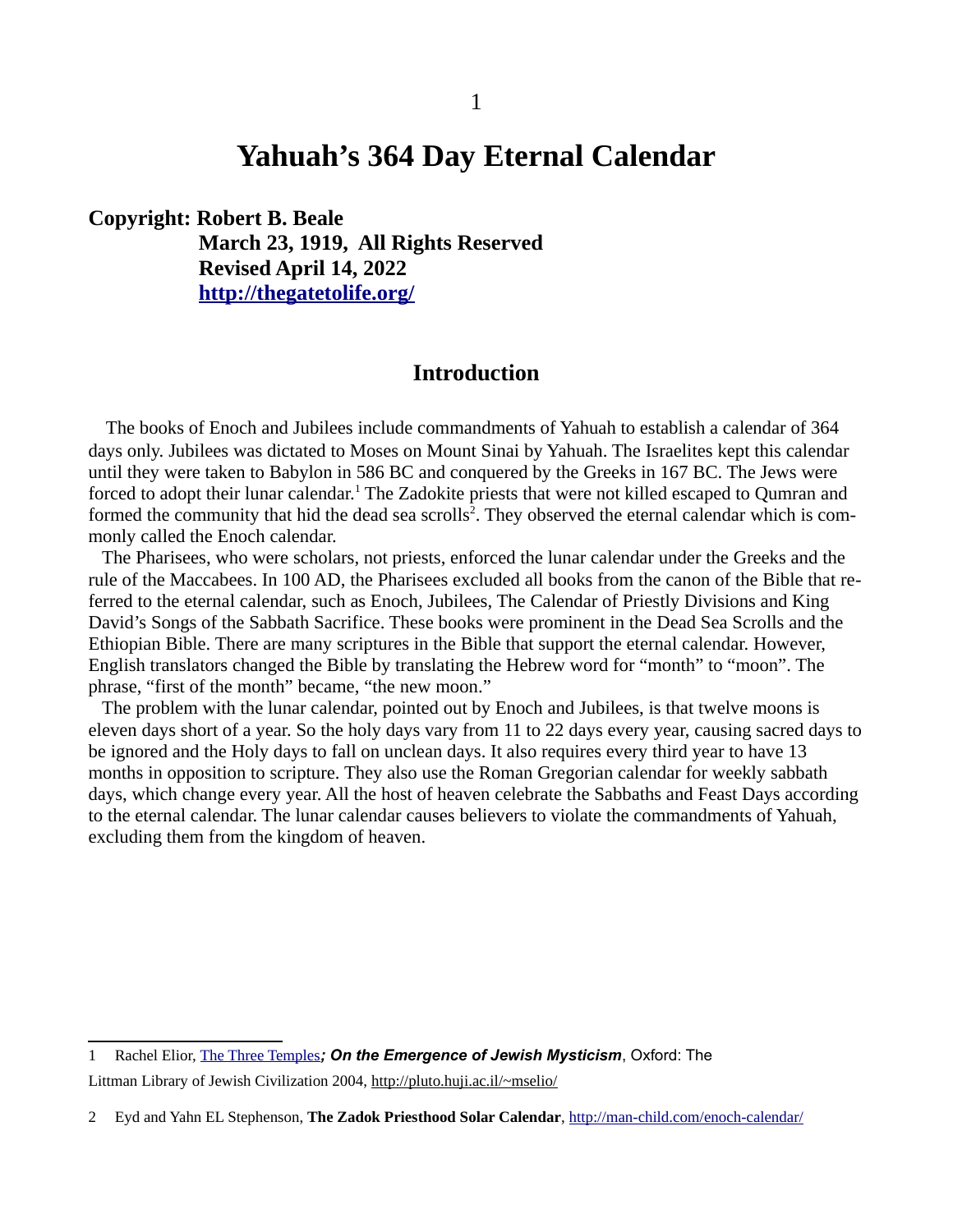# **Table of Contents**

|                                                      | Page No.                 |
|------------------------------------------------------|--------------------------|
| Introduction                                         | $\mathbf{1}$             |
| The 364-Day Eternal Calendar                         | 3                        |
| The Weekly Sabbath vs Gregorian Week Days            | 3                        |
| The Four Quarters of the Year                        | $\overline{\mathcal{A}}$ |
| The 364 Day Year                                     | 5                        |
| The Lunar Calendar                                   | 5                        |
| The Zadok Priesthood Solar Calendar                  | 5                        |
| The Stars that Signal the First Day of the Year      | 7                        |
| The Moon Signals the First Day of the Year           | 7                        |
| Enoch Explains the Months by the Position of the Sun | 8                        |
| The Temple Identified the Vernal Equinox             | 9                        |
| The Eternal Calendar during the Life of Yahusha      | 9                        |
| Yahuah's 364 Day Calendar Today                      | 10                       |
| Yahuah's Eternal 364 Day Calendar                    | 11                       |
| Evidence of the Eternal Calendar in Scripture        | 12                       |
| <b>Evidence in the Dead Sea Scrolls</b>              | 13                       |
| Cycle of Priestly Divisions on the Calendar          | 13                       |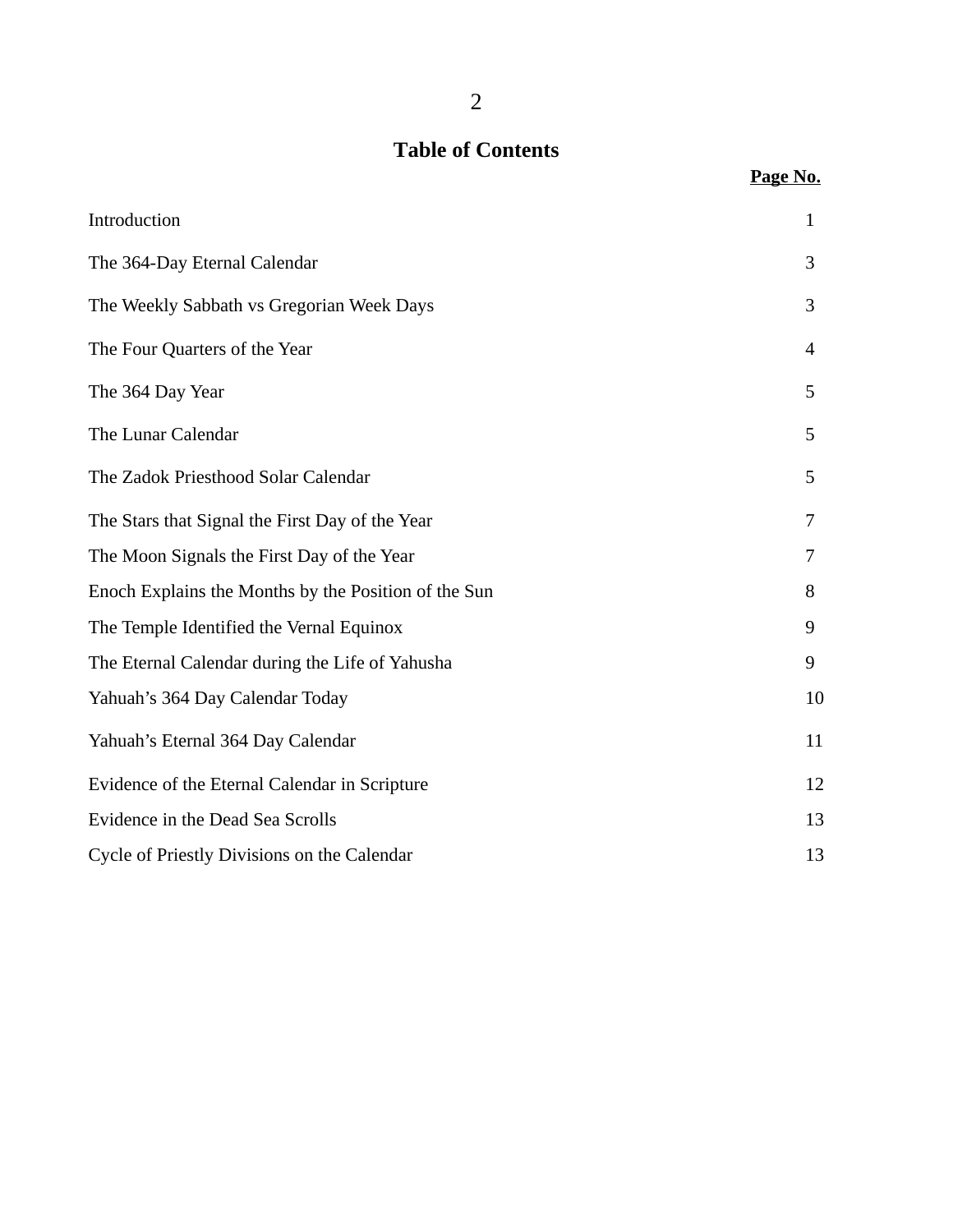#### **The 364-Day Eternal Calendar[3](#page-2-0)**

 Each year of Yahuah's eternal calendar year is 364 Days as stated 5 times in 1st Enoch, twice in Jubilees. **Jubilees 6:32-38** is explicit that the calendar is 364 Days and not a 354 Day Lunar Calendar and those that use a lunar calendar will be in severe error for Feast Days and Sabbaths and Months, and Years, and more. The spring equinox is the 365th Day of the solar cycle and not part of the 364 Day calendar year. The spring equinox separates the calendar years as per **Enoch 72:32-33**.

**Jubilees 2:9** "And Elohim appointed the sun to be a great sign on the earth for days and for sabbaths and for months and for feasts and for years and for sabbaths of years and for jubilees and for all seasons of the years."

 This verse means that the sun calibrates, re-calibrates and resets the calendar year every year. How does the sun do this? By the spring equinox. The sun's shadow on the spring equinox is the great sign on the earth and it calibrates everything mentioned in **Jubilees 2:9**. In doing so it also establishes the days of the week for the new coming year. So believers on earth sync the days up to heaven and the heavenly Sabbath that is celebrated in heaven. This means that Yahuah's eternal calendar does not use the Gregorian days of the week but rather establishes the days of the week for the new year.

 The day following the spring equinox is the new year's 1st day of the 1st month and resets to the 4th day of the week, the day Yahuah made the sun, moon, and stars, and time began. The 1st day of the 1st month is the 4th day of the week because Dead Sea Scroll 4Q394 1-2 established Shavuot to be the 15th day of the 3rd month and Shavuot is always on the 1st day of the week. Counting back to the 1st day of the 1st month, it is the 4th day of the week.

 The Dead Sea Scrolls also established the date of First Fruits of Barley Festival to be the 26th day of the 1st month in scroll 4Q325. This means that the Barley Festival does not take place during the week of Unleavened Bread but rather on the day after the Sabbath after the Festival of Unleavened Bread. And also like Shavuot, counting backwards from the Barley Festival to the 1st day of the 1st month, it is the 4th day of the week

 The calendar consists of exactly fifty-two weeks and twelve months of thirty days each. The year also has four seasons of thirteen weeks or ninety-one days. At the beginning of each quarter there is a day of remembrance, not counted in the month. The days of remembrance occur on the first day of each quarter, 3/31, 6/31, 9/31 and 12/31. They are memorials to four events which occurred during the flood.

 With this calendar, the days of the month and the days of the week stay fixed in relation to one another, because the year is equally divided by 52 weeks. So the Holy days are fixed on the same day of the month and week every year. (**Jubilees 6:23-38**). The calendar and holy days are the same every year for eternity.

### **The Weekly Sabbath vs Gregorian Week Days**

Every year, the  $365<sup>th</sup>$  day of the Roman calendar, causes the days of the week slip back 1.242 days with respect to the equinox. The extra days are eliminated from the 364 day calendar by resetting the first day of the year on the day after the vernal equinox every year. The  $365<sup>th</sup>$  day causes the Gregorian week days move every year with respect to the days of the month. But the eternal 364 day calendar doesn't count the 365<sup>th</sup> day as a week day. This causes the  $7<sup>th</sup>$  day Sabbath to be on a different Gregorian week day every year. **In 2022, the weekly Sabbath is on Gregorian Thursday**.

<span id="page-2-0"></span><sup>3</sup> Nicholas Vanderlaan, **The 2022 Enoch Calendar**, <https://www.enochcalendar.com/enoch-calendar-pdf> Downloadable PDF, [https://drive.google.com/file/d/1quuOXuyUUEwGAxx-1uVc2g\\_J1NRkmHd2/view?usp=sharing](https://drive.google.com/file/d/1quuOXuyUUEwGAxx-1uVc2g_J1NRkmHd2/view?usp=sharing)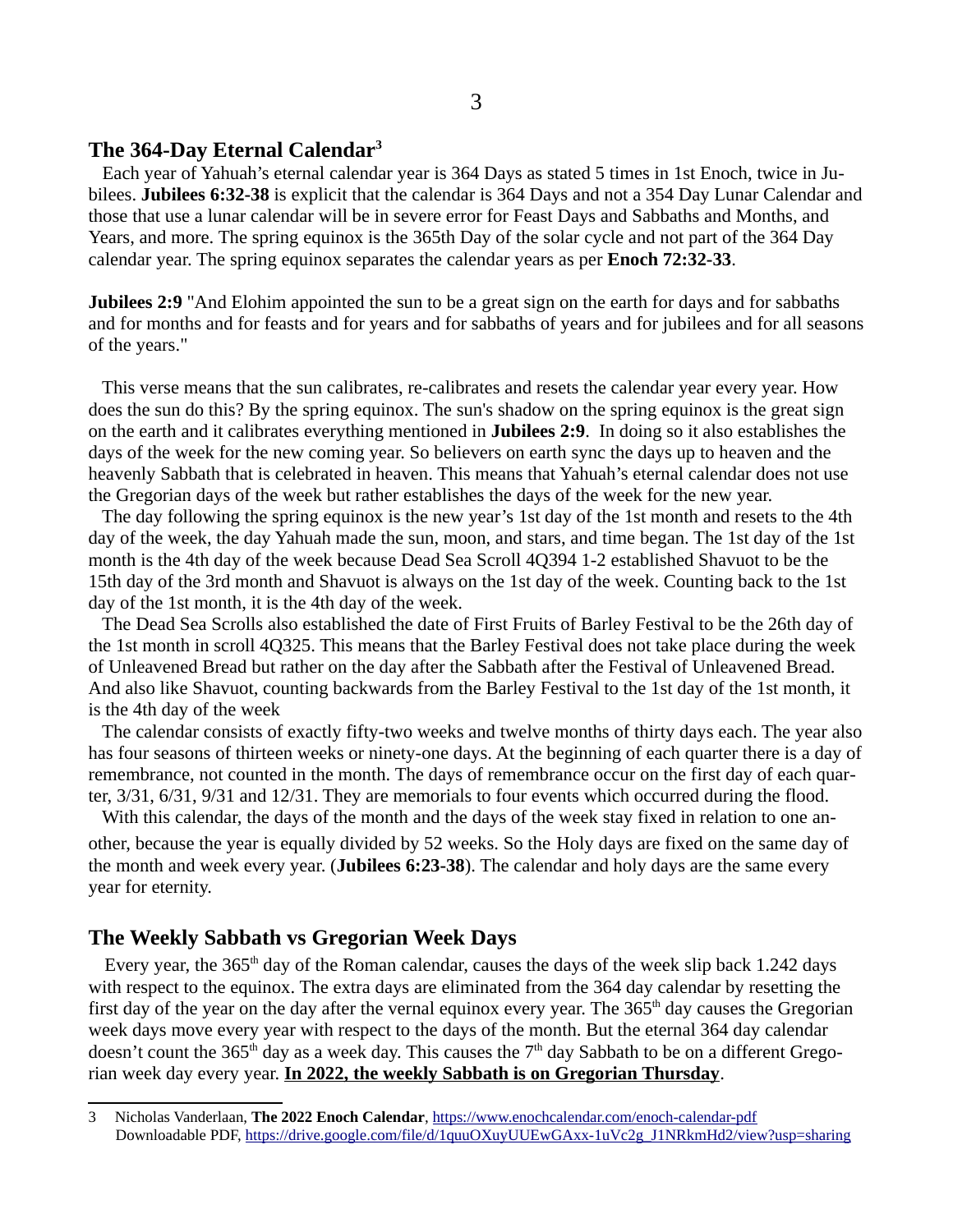**Job 3:3-6** – "May the day perish on which I was born, ... may it not rejoice among the days of the year, May it not come into the days of the months."

 Prior to the Julian calendar of 45 BC the Romans used an eight day calendar. The Gregorian week days and the Hebrew week days are not the same.

#### **The Four Quarters of the Year**

**Enoch 82:11-14** "Their four leaders who divide the four parts of the year enter first; and after them the twelve leaders of the orders who divide the months; and for the three hundred and sixty (days) there are heads over thousands who divide the days; and for the four intercalary days there are the leaders which sunder the four parts of the year. And these heads over thousands are intercalated between leader and leader, each behind a station, but their leaders make the division. And these are the names of the leaders who divide the four parts of the year which are ordained: Malki'el, Hela'emmemelek, and Milay'ul, and Narel."

 The text is clear: these days are to divide the year into four parts, thus sundering the year. These three follow the leaders of the orders: Adnar'ul (Summer Solstice), Iyasus'el (Fall Equinox), Elum'el (Winter Solstice).

Jubilees 6:23-31<sup>[4](#page-3-0)</sup> "23. And on the first day of the first month, and on the first day of the fourth month, and on the first day of the seventh month, and on the first day of the tenth month are the **days of re membrance**, and the days of the seasons in the four divisions of the year. These are written and ordained as a testimony forever.

 24. And Noah ordained them for himself as feasts for the generations forever, so that they have become thereby a memorial unto him.

 25. And on the first day of the first month he was bidden to make for himself an ark, **and** on that (day) the earth became dry and he opened (the ark) and saw the earth.

 26. And on the first day of the fourth month the mouths of the depths of the abyss beneath were closed. And on the first day of the seventh month all the mouths of the abysses of the earth were opened, and the waters began to descend into them.

27. And on the first day of the tenth month the tops of the mountains were seen, and Noah was glad.

 28. And on this account he ordained them for himself as feasts for a memorial forever, and thus are they ordained.

 29. And they placed them on the heavenly tablets, each had thirteen weeks; from one to another (passed) their memorial, from the first to the second, and from the second to the third, and from the third to the fourth.

 30. And **all the days of the commandment will be fifty two weeks of days, and (these will make) the entire year complete**. Thus it is engraved and ordained on the heavenly tablets.

31. And there is no neglecting (this commandment) for a single year or from year to year.

<span id="page-3-0"></span><sup>4</sup> The Book of Jubilees, <https://www.thecallofthebride.com/bookjubilees.pdf>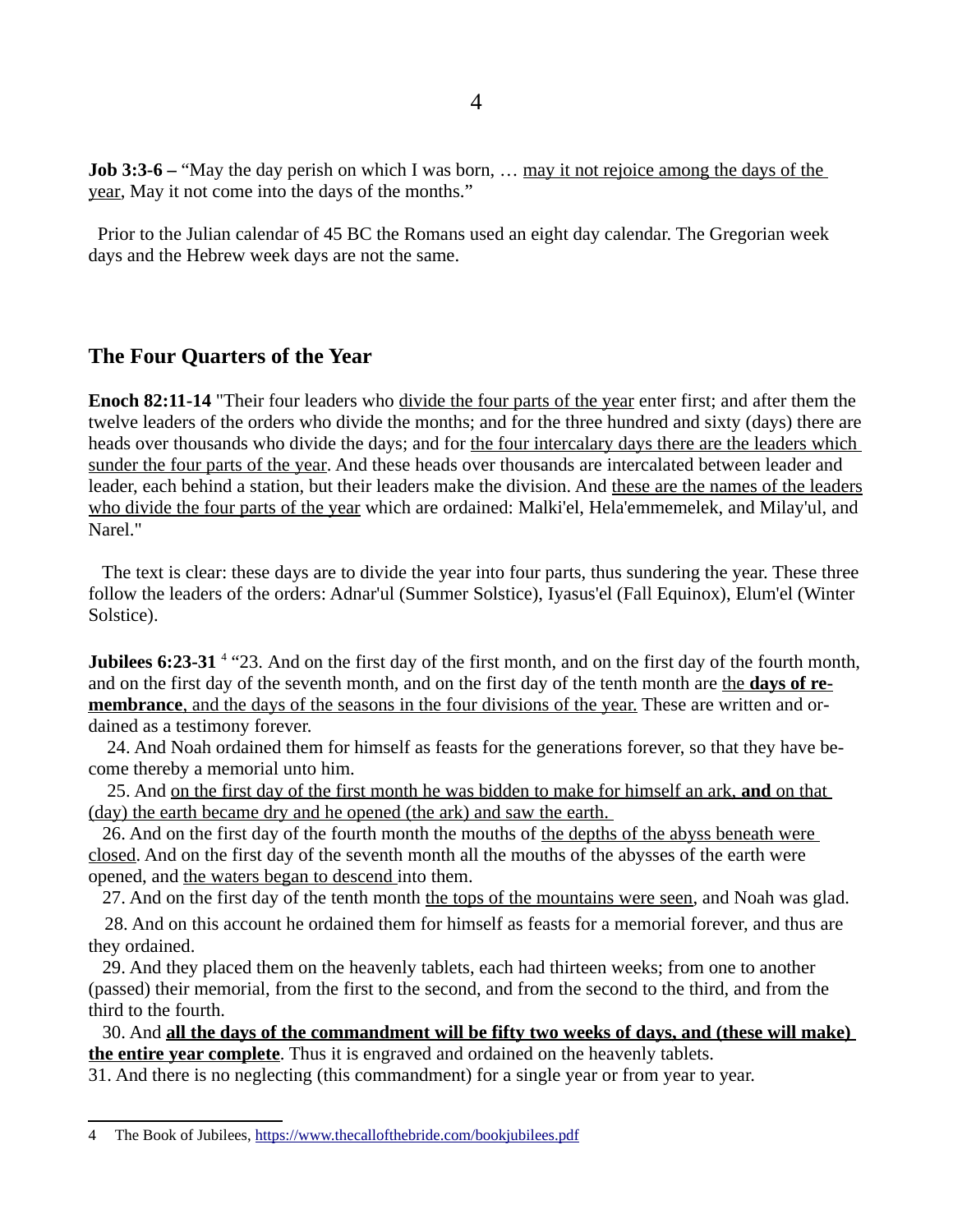#### **The 364 Day Year**

**Jubilees 6:32-38** "32. And command you the children of Yisrael that they observe the years according to this reckoning- **three hundred and sixty-four days, and (these) will constitute a complete year**, and they will not disturb its time from its days and from its feasts; for everything will fall out in them according to their testimony, and they will not leave out any day nor disturb any feasts.

 33. But if they do neglect and do not observe them according to His commandment, then they will disturb all their seasons and the years will be dislodged from this (order), [and they will disturb the seasons and the years will be dislodged] and they will neglect their ordinances.

 34. And all the children of Yisrael will forget and will not find the path of the years, and will forget the new months, and seasons, and Shabbats and they will go wrong as to all the order of the years.

 35. For I know and from henceforth will I declare it unto you, and it is not of my own devising; for the book is written before me, and on the heavenly tablets the division of days is ordained, lest they forget the feasts of the covenant and walk according to the feasts of the Gentiles after their error and after their ignorance.

 36. For **there will be those who will assuredly make observations of the moon** - how it disturbs the seasons and comes in from year to year ten days too soon.

 37. For this reason the years will come upon them when they will disturb (the order), and make an abominable (day) the day of testimony, and an unclean day a feast day, and they will confound all the days, the kodesh with the unclean, and the unclean day with the kodesh; for they will go wrong as to the months and Shabbats and feasts and jubilees.

38. For this reason I command and testify to you that you may testify to them; for after your death your children will disturb them, so that they will not make the year three hundred and sixty-four days only, and for this reason they will go wrong as to the new months and seasons and Shabbats and festivals, and they will eat all kinds of blood with all kinds of flesh."

#### **The Lunar Calendar**

 This prophesy was fulfilled when the Israelites were conquered by the Babylonians and the Greeks, and forced to observe their lunar calendar, which the Jews are following today. It is also used by the Muslims. This causes their years and holy days to vary by eleven to twenty-two days every year and requires a thirteenth month to be added every three years. The moon has six twenty-nine day months and a 354 day annual cycle. The months of the Jewish lunar calendar have Babylonian names including the Babylonian deity of Tammuz.

 Yahuah uses the 364 day calendar and celebrates the Sabbaths and holy days in heaven. He wants believers to celebrate with Him at the same time. The lunar and Roman calendars cause celebrations to be on the wrong days.

## **The Zadok Priesthood Solar Calendar[5](#page-4-0)**

The Birthday of the Moon Festival was observed by most of the Hebrew people because they feared King Antiochus, and this tradition continued until 359 CE, when Hillel II introduced the fixed calculated New Moon Calendar that is based on the conjunction of the earth, moon, and sun. This Lunar Calendar is used by Jews and others to this day, to determine the 1st Day of the Month, and the Annual Feast Days.

<span id="page-4-0"></span><sup>5</sup> Eyd and Yahn EL Stephenson, **The Zadok Priesthood Solar Calendar,** <http://man-child.com/enoch-calendar/>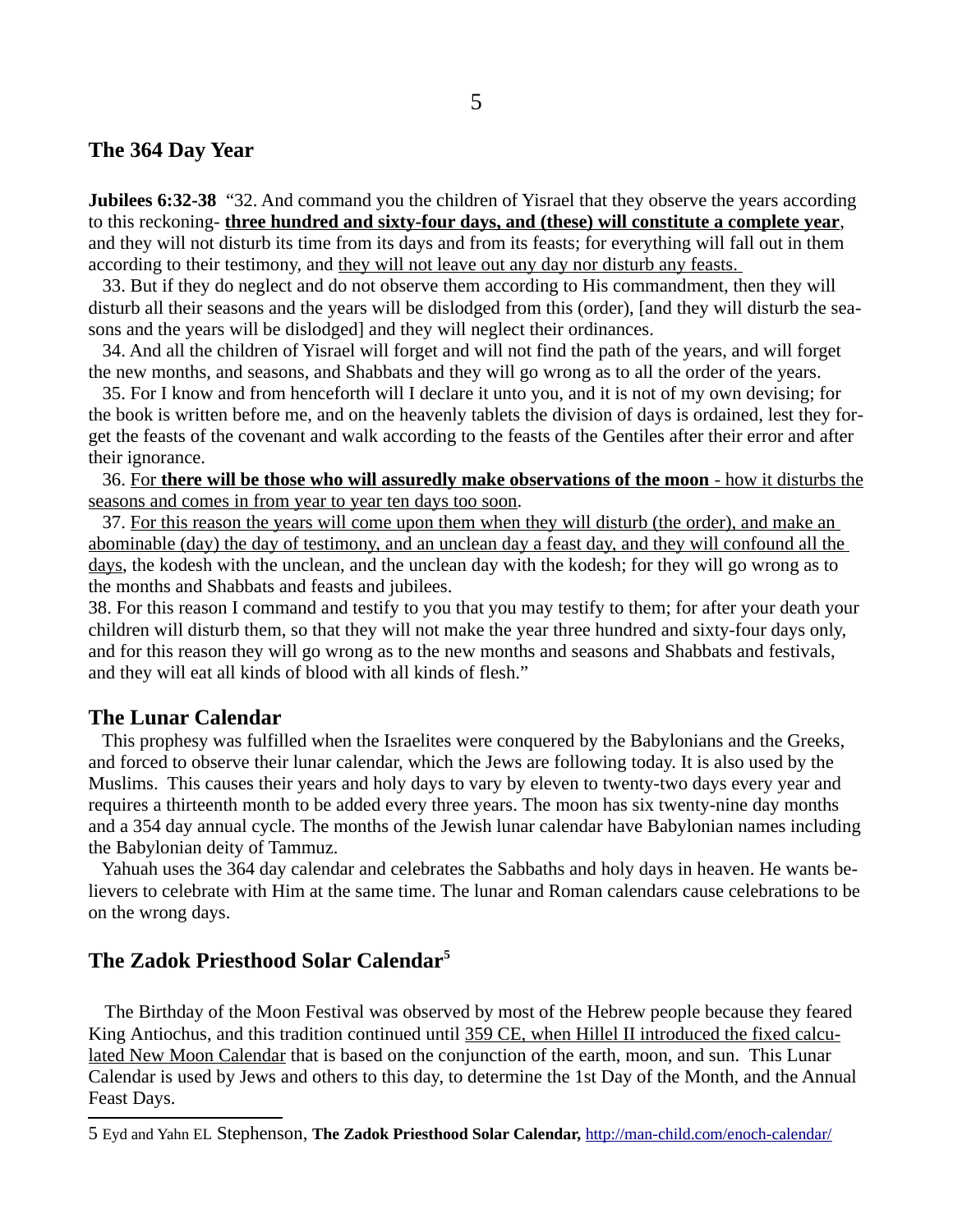However, the term "New Moon" (yareach chadash ירח חדש) is not written anywhere in the Hebrew scriptures. The scriptures only use the word "month" (chodesh  $\psi$ הֹלָל) and it pertains to a solar month. The translators mixed up a few of the Hebrew words due to vowel point errors, like CHODESH יִה which means either "month/s" or "new month" and the word CHADASH חֲדָשׁ which means "New." They also confused the word YERACH ח ַירֶ which means "Month," as in a "Complete Month," with the word YAREACH ַח ֵרָי which means "Moon," and this is where the translation error of New Moon came into the various books and bibles.

 It was commonly known that the Hebrew people observed the New Moon and kept a New Moon Festival every month. However, observing the New Moon is not commanded in the Torah, nor is the term "New Moon" ever mentioned in the whole Tanach when you look at the original Hebrew text, and the word moon (yareach) is only mentioned three times in the Torah, of which two times are warnings not to worship or serve the moon:"

Later, when the Hebrew people adopted the **Julian calendar in 45 BCE**, the 7 Day Week continued as usual and the names of the week days remained the same, so the Hebrew people felt that the calendar changes would not affect them. However, the extra day that was added, for a 365 day Year, totally disrupted the weekly Sabbath cycle, as only on a 364 Day Calendar will the Sabbath be on a fixed day of the week every year. **The extra 365th day made the 7th day rotate to a different day of the week** beginning on the last day of the year.

**Enoch 72:31-33 - "**And on that day the sun rises from that portal, and sets in the west, and returns to the East, and rises in the Third Portal for One-And-Thirty Mornings, and sets in the west of the heaven. On that day the NIGHT decreases and amounts to nine parts, and the DAY to nine parts, and the NIGHT IS EQUAL TO THE DAY AND THE YEAR IS EXACTLY AS TO ITS DAYS THREE HUNDRED AND SIXTY-FOUR."

**Enoch 74:12** - "And the sun and the stars bring in all the years exactly, so that They do not advance or delay their position by a single day unto eternity; but complete the years with perfect justice in 364 days."

**Jubilees 2:9-10** - "And Elohim appointed the Sun to be a Great Sign on the earth for Days, and for Sabbaths and for Months and for Feasts and for Years and for Sabbaths of Years and for Jubilees and for All Seasons of the Years."

Enoch was the first man to write down the calendar and it is the calendar that two classes of angels use, who also observe the Sabbath day in heaven and on earth.

**Jubilees 2:16-17** - "And he completed all his work on the sixth day, all that is in the heavens and on the earth and in the seas and in the abysses, in the light and in the darkness and in every thing; and he gave us [the angels] a great sign, the day of Sabbaths, that we should do work six days, and should rest on the Sabbath from all work. And all the Angels of the Face and all the Angels that Cry "Kodosh," to us, these Two Great Kinds, He said that we should observe the Sabbath with Him in heaven and on earth."

**Jubilees 4:16-19** - "And in the eleventh jubilee Jared took to himself a wife, and her name was Baraka, a daughter of Rasujel, a daughter of the sister of his father, in the fourth week of this jubilee; and she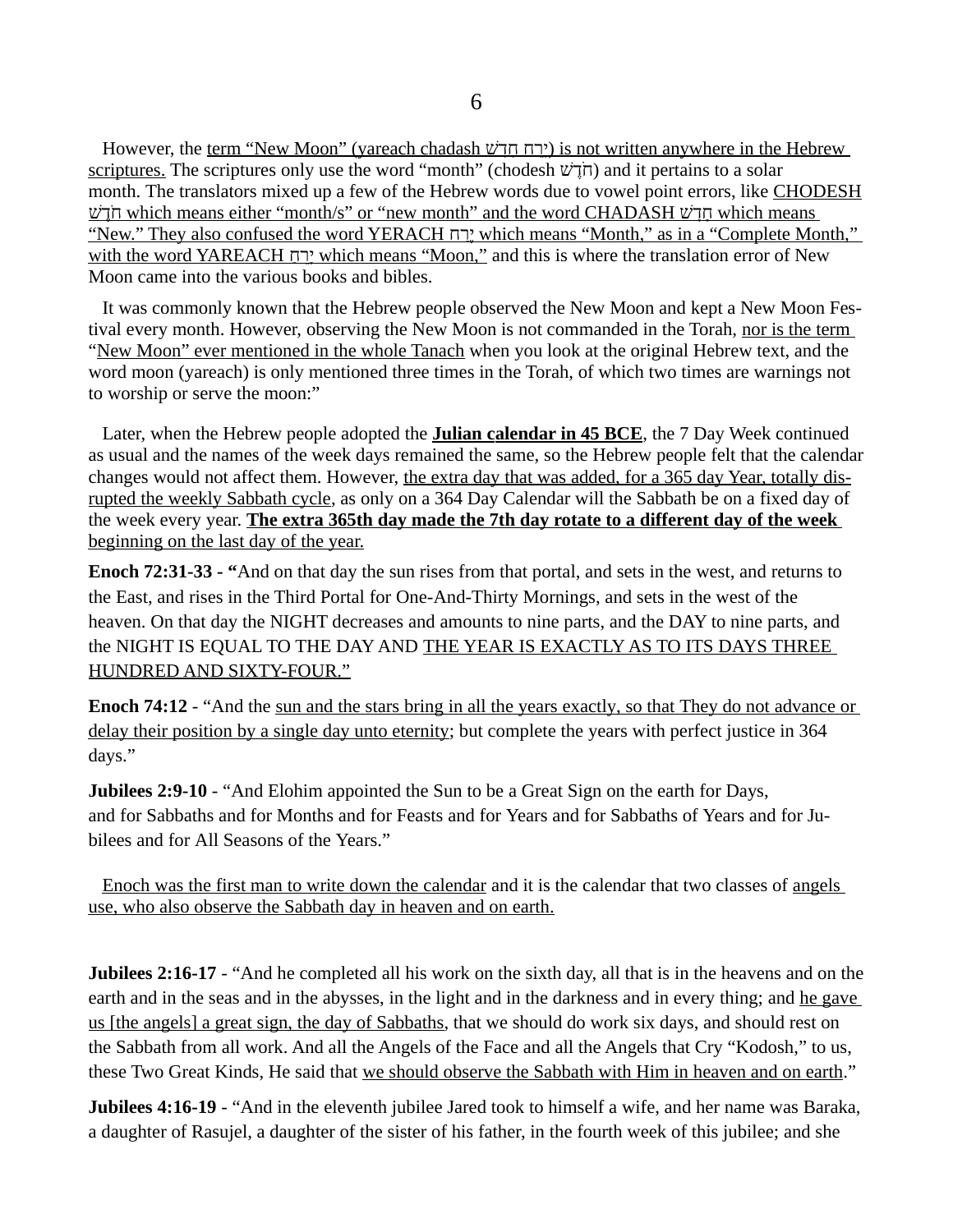bore for him a son in the fifth week, in the fourth year, of this jubilee, and he called his name Enoch. He was the first one from among the children of men that are born on the earth to learn writing and knowledge and wisdom. And he wrote the Signs of Heaven according to the Order of their Months in a book, that the sons of men might know the time of the year according to their separate months. He was the first to write a testimony, and he testified to the children of men concerning the generations of the earth, and explained the weeks of the Jubilees, and made known to them the days of the years, and arranged the months and explained the Sabbaths of the Years as we made them known to him."

## **The Stars that Signal the First Day of the Year**

The Enoch Calendar was observed over 5,000 years ago in Sumer (Shinar), today's southern Iraq. The Sumerian Priests (called Sesg Allu) would look for the following events that signaled the end of the year and the beginning of the New Year, and two events occurred on the equalized days (the last two days of the year):

1. On the 30th day of the 12th solar month, only 3 Stars of Constellation Pegasus appear just before sunrise on the eastern horizon, and that evening the moon sets with the sun (Waning Crescent Moon).

2. On the 31st day of the 12th solar month, the 4 Stars of Constellation Pegasus, forming a Square, appear just before sunrise on the eastern horizon, and the 4th star called Algenib appears to flicker as it moves above and below horizon, signaling the last day of the year, (the Spring Equinox), and that evening the moon is Completely Dark (New Moon).

3. On the 1st day of the 1st solar month, the 4 Stars of Constellation Pegasus, forming a Square, are steadily visible just before sunrise on the eastern horizon, signaling the 1st Day of the New Year, and the moon is Completely Dark (New Moon).

### **The Moon Signals the First Day of the Year**

The moon sets with the sun on the Evening of the 30th day, which is the end of the twelfth month (t*hird portal*) and the end of the sixth month (f*ourth portal*), and these are equalization days. On the evening of the 31st day, the new month and new year's day begins, and the moon is covered with darkness:

**Enoch 73:4-7 - "And thus she rises. And her first phase in the east comes forth on the thirtieth morning** (waning crescent moon): and on that day she is visible, and constitutes for you the first phase of the moon (waning crescent moon) on the thirtieth day together with the sun in the portal where the sun rises.... And she sets with the sun, and when the sun rises the moon rises with him and receives the half of one part of light, and in that night in the beginning of her morning [in the commencement of the lunar day] the moon sets with the sun, and is invisible that night with the fourteen parts and the half of one of them.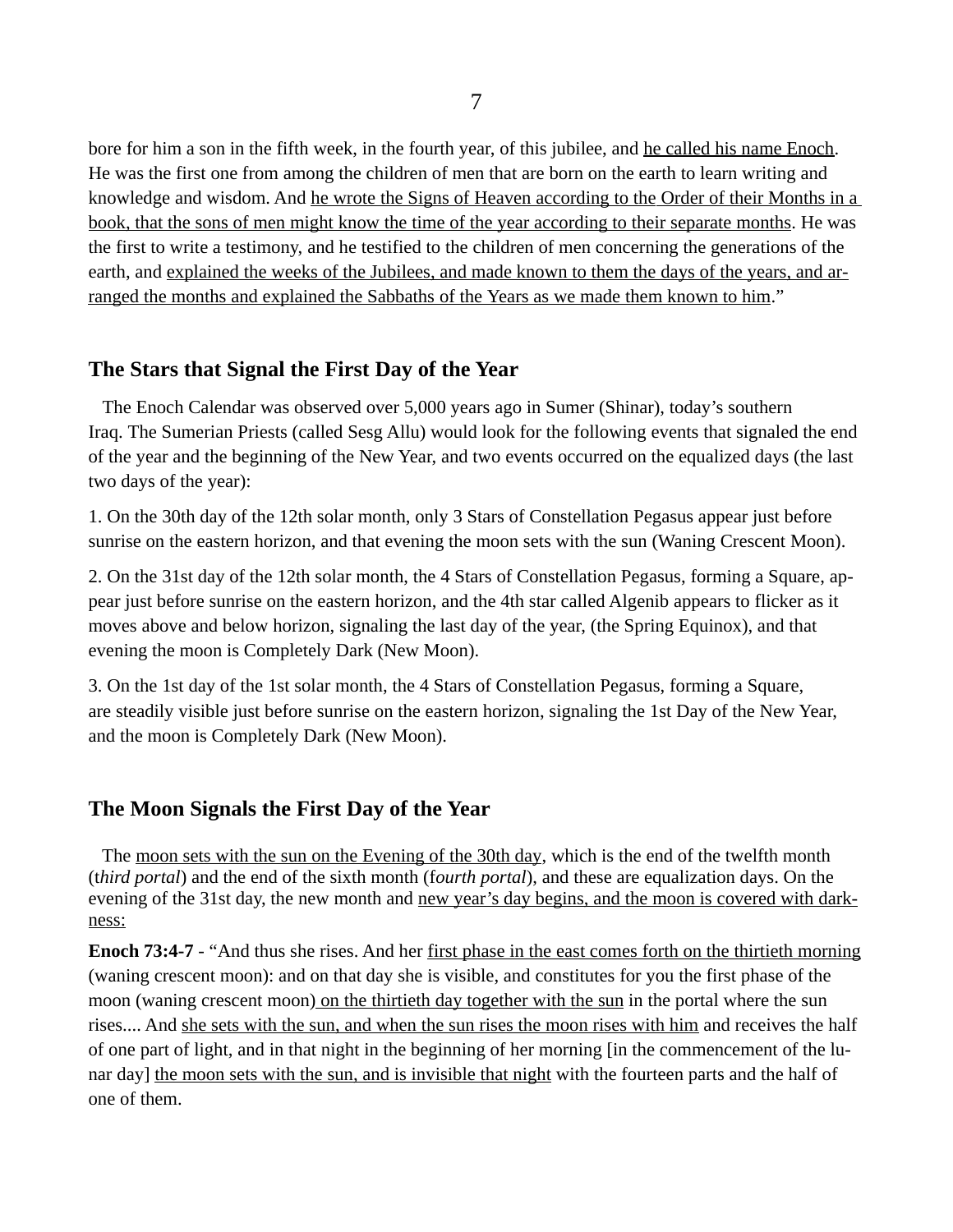**Enoch 74:3–5** - "In single seventh parts she accomplishes all her light in the east, and in single seventh parts accomplishes all her darkness in the west. And in certain months she alters her settings, and in certain months she pursues her own peculiar course. In two months the moon sets with the sun: in those two middle portals the third and the fourth."

**Psalm 81:3** - "Blow the trumpet on the new month, on the covered feast day."

 The sun (shamash) equalizes the year on the 30th day of the solar month, (and also on the 31st day of the solar month, which is the season change  $day - 1$  Enoch), and the star Algenib (the Sign) still Sweeps Along the sun's path just before sunrise on new year's day, and this is verified by a Sumerian cuneiform tablet that is housed in the British Museum.

**Enoch 71:41-42 - "**At that period the night is contracted in its length. It becomes ten parts, and the day eight parts. Then the sun goes from that second gate, and sets in the west; but returns to the east, and rises in the east, in the third gate, thirty-one days, setting in the west of heaven. At that period the night becomes shortened. It is nine parts. And the night is equal with the day. The year is precisely three hundred and sixty-four days.

**Enoch 71: 6-14 - "**First proceeds forth that great luminary, which is called the sun; the orb of which is as the orb of heaven, the whole of it being replete with splendid and flaming fire. Its chariot, where it ascends, the wind blows. The sun sets in heaven, and, returning by the north, to proceed towards the east, is conducted so as to enter by that gate, and illuminate the face of heaven. In the same manner it goes forth in the first month by a great gate."

 "It goes forth through the fourth of those six gates, which are at the rising of the sun. And in the fourth gate, through which the sun with the moon proceeds, in the first part of it, there are twelve open windows; from which issues out a flame, when they are opened at their proper periods."

 "When the sun rises in heaven, it goes forth through this fourth gate thirty days, and by the fourth gate in the west of heaven on a level with it descends. During that period the day is lengthened from the day, and the night curtailed from the night for thirty days. And then the day is longer by two parts than the night. The day is precisely ten parts, and the night is eight."

# **Enoch Explains the Months by the Position of the Sun**

 In the 12th month of the Priestly Calendar Solar year, the sun goes through the 3rd Eastern gate and has 31 days. At that period, or in that period of time the night becomes shortened to nine parts and it is equal with the day. In fact the equilux ( daylight hours verses night hours) which Enoch is referring to above peaks on or about the 16th and 17th which is 3 to 4 days prior to the Great Gate, the vernal equinox.

 In **Enoch 71:9**, the sun goes forth in the first month of the Priestly Calendar Solar year, by a great gate. And in this fourth gate, through which the sun with the moon proceeds, in the first part of it, there are twelve open windows; from which issues out a flame, when they are opened at their proper periods.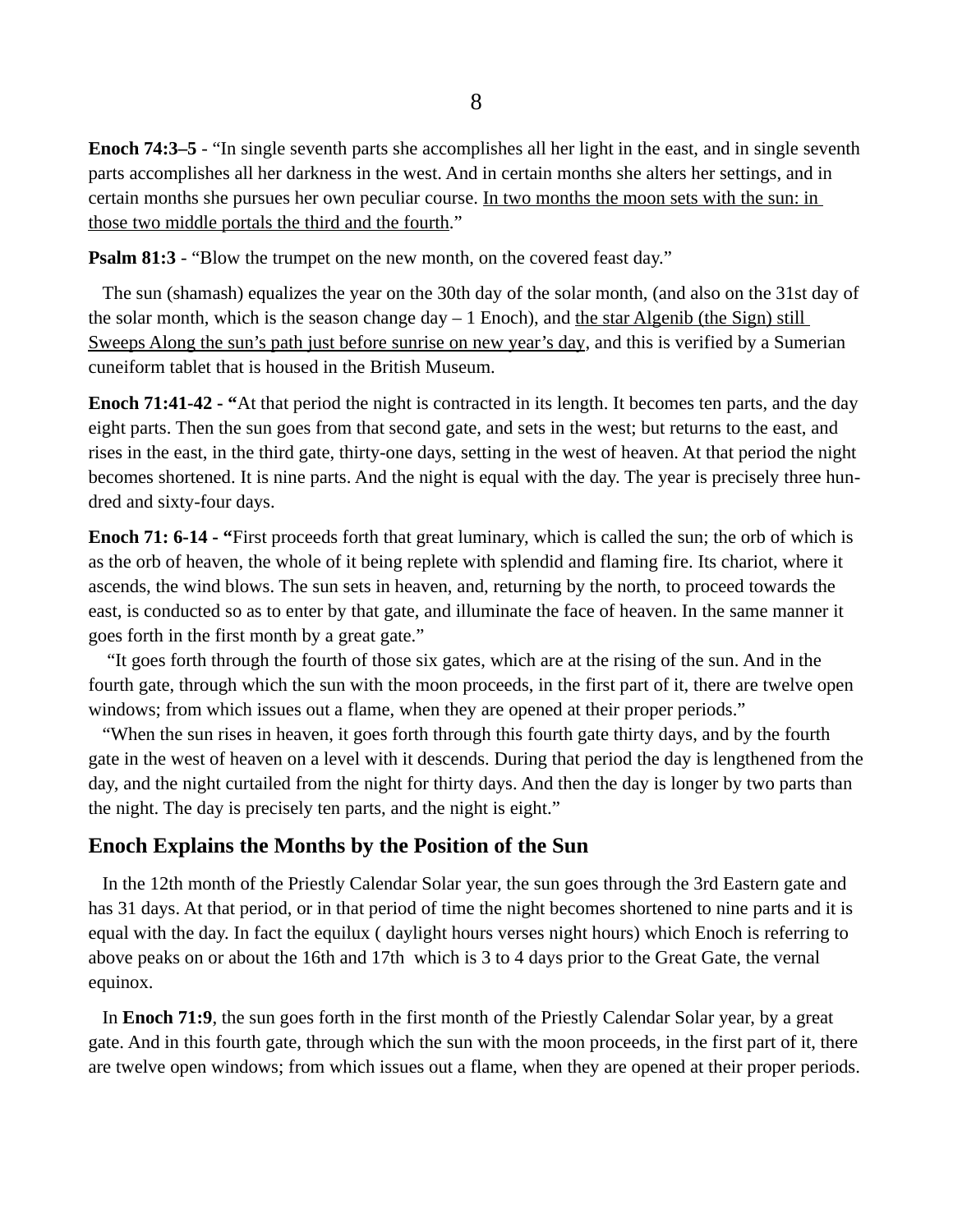Enoch is talking about a great gate and the sun and the moon are ready in going through this great gate. Enoch does not mention another day like this in the years sun cycle or rotation (Tequfah).

 The sun goess forth in the first month by a great gate (Sha'ar Gadol) with the moon. This day is a unique day, due to the sun and the moon going through this great gate. This is the sign of the OTOT. This is a waiting time, get ready for declaring the day 4 of the week Aviv 1 to start a new year!

On this day the shadow of the sun is a straight line, as there are no distortions. This day resembles Yahusha our fourth branch supporting all the other branches in the Menorah. This day unlocks the true Sabbath day. This day is the great sign for Aviv 1 to be celebrated on the next day.

 During that period of 30 days, this first month of the year, the day is lengthened from the day, and the night curtailed from the night for thirty days. And then the day is longer by two parts than the night. There is a gradual shift from the nights being longer to the days being longer after 16/17th days. Enoch is noting the shift in daylight and darkness hours and how this occurs around the great gate day, the vernal equinox.

## **The Temple Identified the Vernal Equinox**

"The East Gate into the temple use to be called the Sun Gate or Sunrise Gate. The Sun Gate was used to record the vernal and autumnal equinoxes. Before the exile into Babylon it was held to be of imperative necessity that on two days of the year the sun shone directly through the Eastern Gate and through all the Eastern Gates of the Temple arranged in a line, directly into the very heart of the Temple proper. The Eastern Gate also called the Sun Gate served not only to check the equinoxes, when the sun rises exactly in the east, but the solstices as well: a device on the Eastern Gate was designed to reflect the first rays of the sun on the summer and winter solstices, when the sun rises in the southeast and the northeast respectively.*"* **Worlds in Collision, by Immanuel Veikovsky**.

 Determining the Equinoxes was important for determining when the year would begin. You need to know the Vernal Equinox to determine the 1st day of the Solar Calendar and Y ahuah had included this in the construction of his temple in the time of King David and Solomon – highlighting the significance of the Zadok Solar Calendar.

### **The Eternal Calendar during the Life of Yahusha**

 In the time of Yahusha's life on earth, the Pharisees and Sadducees followed the Greek lunar calendar, the lunar calendar is an ancient Greek calendar called the Metonic cycle. It was founded by a Greek astronomer called Meton of Athens (5th century BC), and forced on the Israelite's in the time of the Maccabees by Antiochus IV Epiphanes. The Eternal Calendar week coincides with the Roman calendar every seven years. In the year of Yahusha's death, 30AD, there may have been one day between the two calendars. The Zadok Solar Calendar may have been one day ahead of the lunar calendar. However, it would be more appropriate that they coincided, to match all the activities He did on the Sabbath day.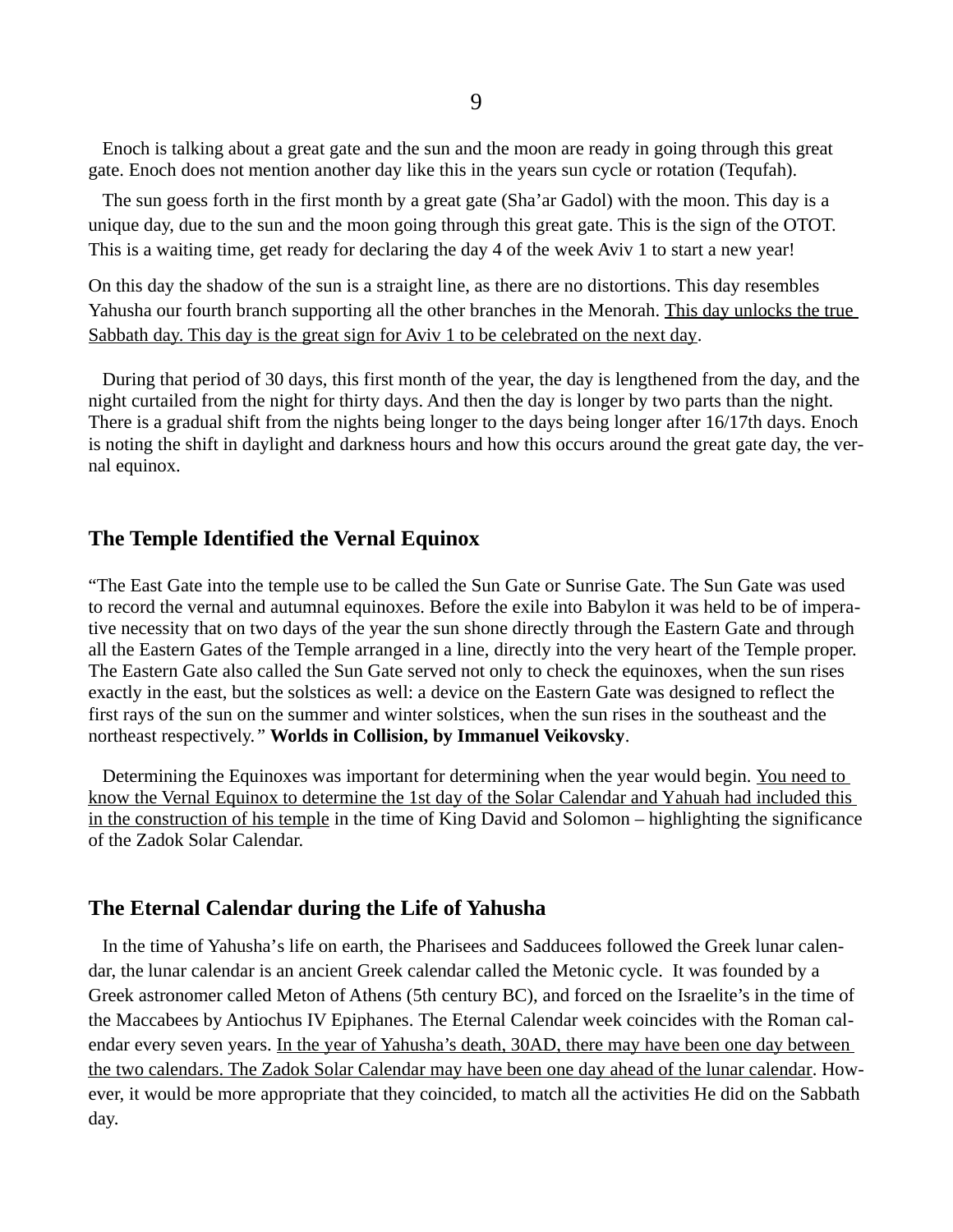In the New Testament we read that Yahusha was arrested and crucified on the day of Passover, yet the night before he is crucified he is partaking of the Passover meal with his disciples. Why would he be partaking of it a day early? If Yahusha was without sin, why would He disobey Yahuah's law and celebrate a moedim on the wrong day? He wouldn't have. Yahusha was arrested and crucified on the 14th day of Aviv on the lunar calendar but it was the 15th day of Aviv, the Feast of Unleavened Bread, on the Zadok Solar Calendar. He had observed the Passover the evening prior to his arrest because that was the 14th of Aviv (Passover) on the Zadok Solar Calendar, the calendar He was following. He then spends three days and three nights in the grave and rises on the weekly Sabbath. On the Zadok Solar Calendar the weekly Sabbath is three days and three nights after the 15th of Aviv, the day Yahusha was crucified. The Zadok Solar Calendar fits perfectly to these time frames and confirms the testimony of the Gospels; Yahusha was keeping this calendar to fulfill his coming as the Messiah.

#### **Yahuah's 364 Day Calendar Today**

 The calendar below never changes. The Roman calendar days change every year because the week day slips back one or two days. The first day of the year is the day after the vernal equinox which us usually on March 20.

|                                  | <b>Levitical</b> | <b>Roman</b>  |
|----------------------------------|------------------|---------------|
| New Years Day                    | 1/1              | 3/21          |
| Passover                         | 1/14             | 4/3           |
| <b>Feast of Unleavened Bread</b> | $1/15 - 21$      | $4/4 - 4/10$  |
| <b>First Fruits</b>              | 1/26             | 4/15          |
| Pentecost (Shavuot)              | 3/15             | 6/3           |
| <b>Feast of Trumpets</b>         | 7/1              | 9/19          |
| Day of Atonement                 | 7/10             | 9/28          |
| Feast of Tabernacles (Sukkot)    | $7/15 - 21$      | $10/3 - 10/9$ |
| The Last Great Day               | 7/22             | 10/10         |

#### **The 2021 Holy Days on Levitical and Roman Calendar**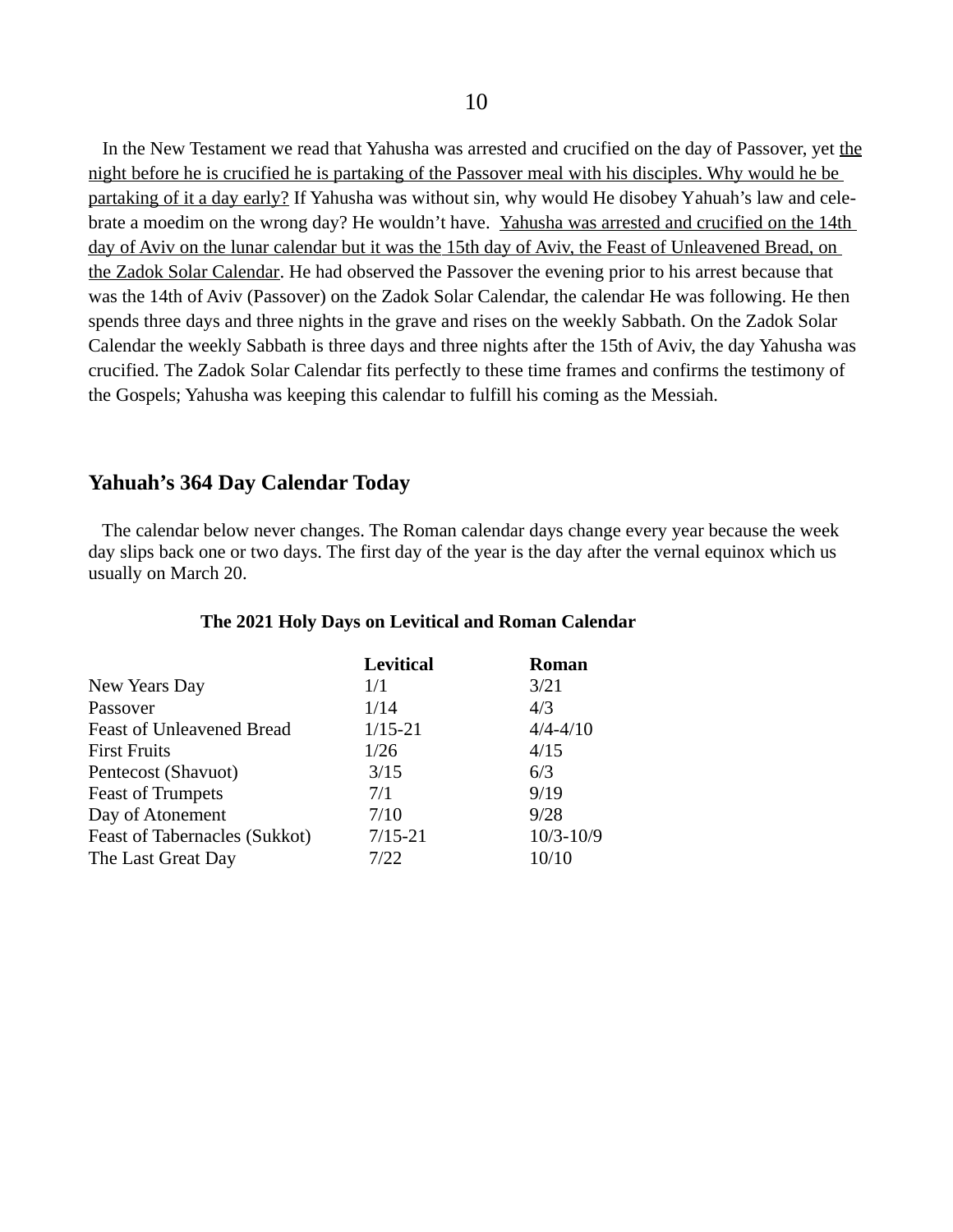### **Yahuah's Eternal 364 Day Calendar**

# Month 1 Month 2

|  | <b>UNIOTICITY</b>    |              |                |            |                      |                      |               |  |              |                      |              |          |                      |  |         |                      |
|--|----------------------|--------------|----------------|------------|----------------------|----------------------|---------------|--|--------------|----------------------|--------------|----------|----------------------|--|---------|----------------------|
|  | 1 2 3 4 5 6 7        |              |                |            |                      |                      | 1 2 3 4 5 6 7 |  |              |                      |              |          | 1 2 3 4 5 6 7        |  |         |                      |
|  |                      | $\mathbf{1}$ | $\overline{2}$ | $3\quad 4$ |                      |                      |               |  | $\mathbf{1}$ | $\overline{2}$       | 1            |          | 2 3 4 5 6 7          |  |         |                      |
|  | 5 6 7 8 9            |              |                | 10 11      |                      |                      | 3 4 5 6 7 8   |  |              | 9                    |              |          | 8 9 10 11 12 13 14   |  |         |                      |
|  | 12 13 14 15 16 17 18 |              |                |            |                      | 10 11 12 13 14 15 16 |               |  |              |                      |              |          | 15 16 17 18 19 20 21 |  |         |                      |
|  | 19 20 21 22 23 24 25 |              |                |            |                      |                      |               |  |              | 17 18 19 20 21 22 23 |              |          |                      |  |         | 22 23 24 25 26 27 28 |
|  | 26 27 28 29 30       |              |                |            |                      |                      |               |  |              | 24 25 26 27 28 29 30 |              |          | 29 30 31             |  |         |                      |
|  |                      |              |                |            |                      |                      |               |  |              |                      |              |          |                      |  |         |                      |
|  | Month 4              |              |                |            |                      |                      | Month 5       |  |              |                      |              |          | Month 6              |  |         |                      |
|  | 1 2 3 4 5 6 7        |              |                |            |                      |                      | 1 2 3 4 5 6 7 |  |              |                      |              |          | 1 2 3 4 5 6 7        |  |         |                      |
|  |                      | $\mathbf{1}$ | $2 \t3 \t4$    |            |                      |                      |               |  | $\mathbf{1}$ | 2                    | $\mathbf{1}$ |          | 2 3 4 5 6 7          |  |         |                      |
|  | 5 6 7 8 9 10 11      |              |                |            |                      |                      | 3 4 5 6 7 8   |  |              | 9                    | 89           |          | 10 11 12 13 14       |  |         |                      |
|  | 12 13 14 15 16 17 18 |              |                |            |                      | 10 11 12 13 14 15 16 |               |  |              |                      |              |          | 15 16 17 18 19 20 21 |  |         |                      |
|  | 19 20 21 22 23 24 25 |              |                |            |                      |                      |               |  |              | 17 18 19 20 21 22 23 |              |          |                      |  |         | 22 23 24 25 26 27 28 |
|  | 26 27 28 29 30       |              |                |            |                      |                      |               |  |              | 24 25 26 27 28 29 30 |              |          | 29 30 31             |  |         |                      |
|  |                      |              |                |            |                      |                      |               |  |              |                      |              |          |                      |  |         |                      |
|  |                      |              | Month 7        |            |                      |                      |               |  | Month 8      |                      |              |          |                      |  | Month 9 |                      |
|  | 1 2 3 4 5 6 7        |              |                |            |                      |                      | 1 2 3 4 5 6 7 |  |              |                      |              |          | 1 2 3 4 5 6 7        |  |         |                      |
|  |                      |              | 1234           |            |                      |                      |               |  | $1\quad 2$   |                      | 1            |          | 2 3 4 5 6 7          |  |         |                      |
|  | 5 6 7 8 9 10 11      |              |                |            |                      |                      | 3 4 5 6 7 8 9 |  |              |                      |              |          | 8 9 10 11 12 13 14   |  |         |                      |
|  |                      |              |                |            | 12 13 14 15 16 17 18 | 10 11 12 13 14 15 16 |               |  |              |                      |              |          |                      |  |         | 15 16 17 18 19 20 21 |
|  |                      |              |                |            | 19 20 21 22 23 24 25 |                      |               |  |              | 17 18 19 20 21 22 23 |              |          |                      |  |         | 22 23 24 25 26 27 28 |
|  | 26 27 28 29 30       |              |                |            |                      |                      |               |  |              | 24 25 26 27 28 29 30 |              |          | 29 30 31             |  |         |                      |
|  |                      |              |                |            |                      |                      |               |  |              |                      |              |          |                      |  |         |                      |
|  |                      |              | Month 10       |            |                      |                      |               |  |              | Month 11             |              |          |                      |  |         | Month 12             |
|  | 1 2 3 4 5 6 7        |              |                |            |                      |                      | 1 2 3 4 5 6 7 |  |              |                      |              |          | 1 2 3 4 5 6 7        |  |         |                      |
|  |                      | $\mathbf{1}$ | 2              | $3\quad 4$ |                      |                      |               |  | $\mathbf{1}$ | $\overline{2}$       | $\mathbf{1}$ | 2        | 3 4 5                |  | 6 7     |                      |
|  | 5 6 7 8 9 10 11      |              |                |            |                      |                      | 3 4 5 6 7 8   |  |              | 9                    | 8            | 9        | 10 11 12 13 14       |  |         |                      |
|  | 12 13 14 15 16 17 18 |              |                |            |                      |                      |               |  |              | 10 11 12 13 14 15 16 |              |          |                      |  |         | 15 16 17 18 19 20 21 |
|  | 19 20 21 22 23 24 25 |              |                |            |                      |                      |               |  |              | 17 18 19 20 21 22 23 |              |          |                      |  |         | 22 23 24 25 26 27 28 |
|  | 26 27 28 29 30       |              |                |            |                      |                      |               |  |              | 24 25 26 27 28 29 30 |              | 29 30 31 |                      |  |         |                      |

|          |  | Month 9                                 |  |
|----------|--|-----------------------------------------|--|
|          |  | $1\;\; 2\;\; 3\;\; 4\;\; 5\;\; 6\;\; 7$ |  |
|          |  | 1 2 3 4 5 6 7                           |  |
|          |  | 3 9 10 11 12 13 14                      |  |
|          |  |                                         |  |
|          |  | 22 23 24 25 26 27 <mark>28</mark>       |  |
| 29 30 31 |  |                                         |  |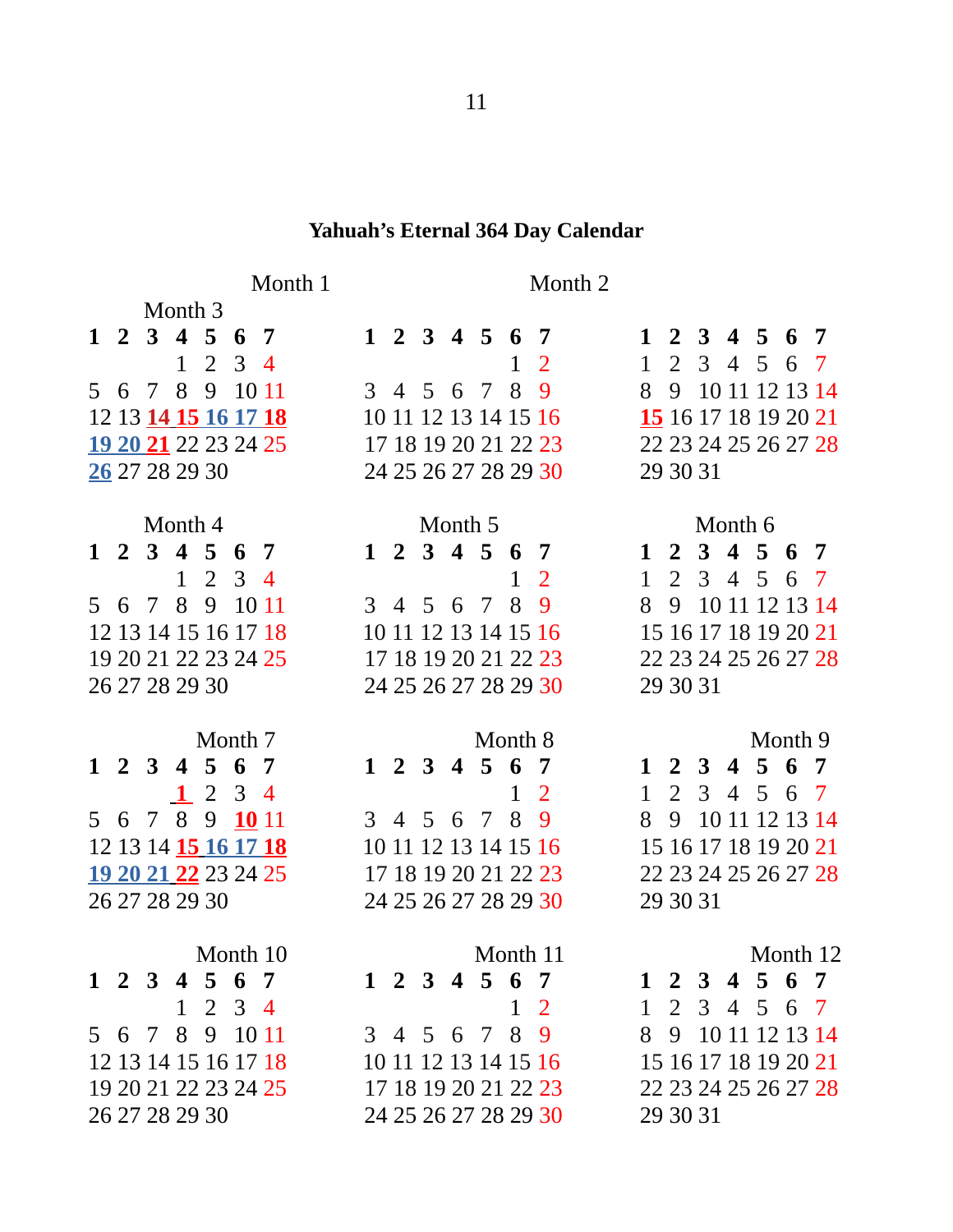**Yahuah's Primary Holy Days** (Sabbath Days are in red)

| Passover, 1/14                                     | Feast of Trumpets, 7/1     |
|----------------------------------------------------|----------------------------|
| Feast of Unleavened Bread, 1/15-21                 | Day of Atonement, 7/10     |
| First Fruits, 1/26                                 | Feast of Tabernacles, 7/15 |
| Pentecost, 3/15                                    | The Last Great Day, 7/22   |
| Note that the calendar is identical every quarter. |                            |

# **Evidence of the Eternal Calendar in Scripture**

Scripture states that all things should be proven by two witnesses.

**2 Corinthians 13:1** "By the mouth of two or three witnesses every word shall be established."

It also says that the sun, moon and stars will be for determining the times, seasons and years. The includes determining the times of the holy days.

**Genesis 1:14** "Then God said, "Let there be lights in the firmament of the heavens to divide the day from the night; and let them be for signs and seasons, and for days and years;"

So the calendar should be established by all the firmaments, not just one. The lunar calendar is established by the moon alone.

 Some scriptures give dates which are incompatible with a lunar calendar. For example, the flood account in **Genesis 7:11 to 8:4** states that the ark floated on the water from 2/17 to 7/17, and that the waters prevailed upon the earth for 150 days. The lunar calendar only has 148 days in those five months. In addition, major events of the flood occurred on the first day of each quarter. (**Genesis 8:5,13; Jubilees 23-31**).

 **Revelation 11:2,3; 12:6; 13:5** state that the anti-Christ will trample the city of Jerusalem for 42 months or 1260 days. The lunar calendar only has 1239 days in 42 months.

 In **Exodus 16:1,26-30**, the Sabbath was on 2/15 and 2/23, which agrees with the eternal calendar dates. The Israelites camped on 2/15, where Yahuah gave them manna for six days and the seventh day was the Sabbath. So the Sabbath was on 2/15 and 2/23.

 In **Numbers 10:11,33,** on 2/20 the camp traveled for three days and rested on 2/23 because it was the Sabbath.

 In David's book, **Songs of the Sabbath Sacrifice**, found in the Dead Sea Scrolls, he wrote a song for each Sabbath. He dated each song with a date in accordance with the eternal calendar.